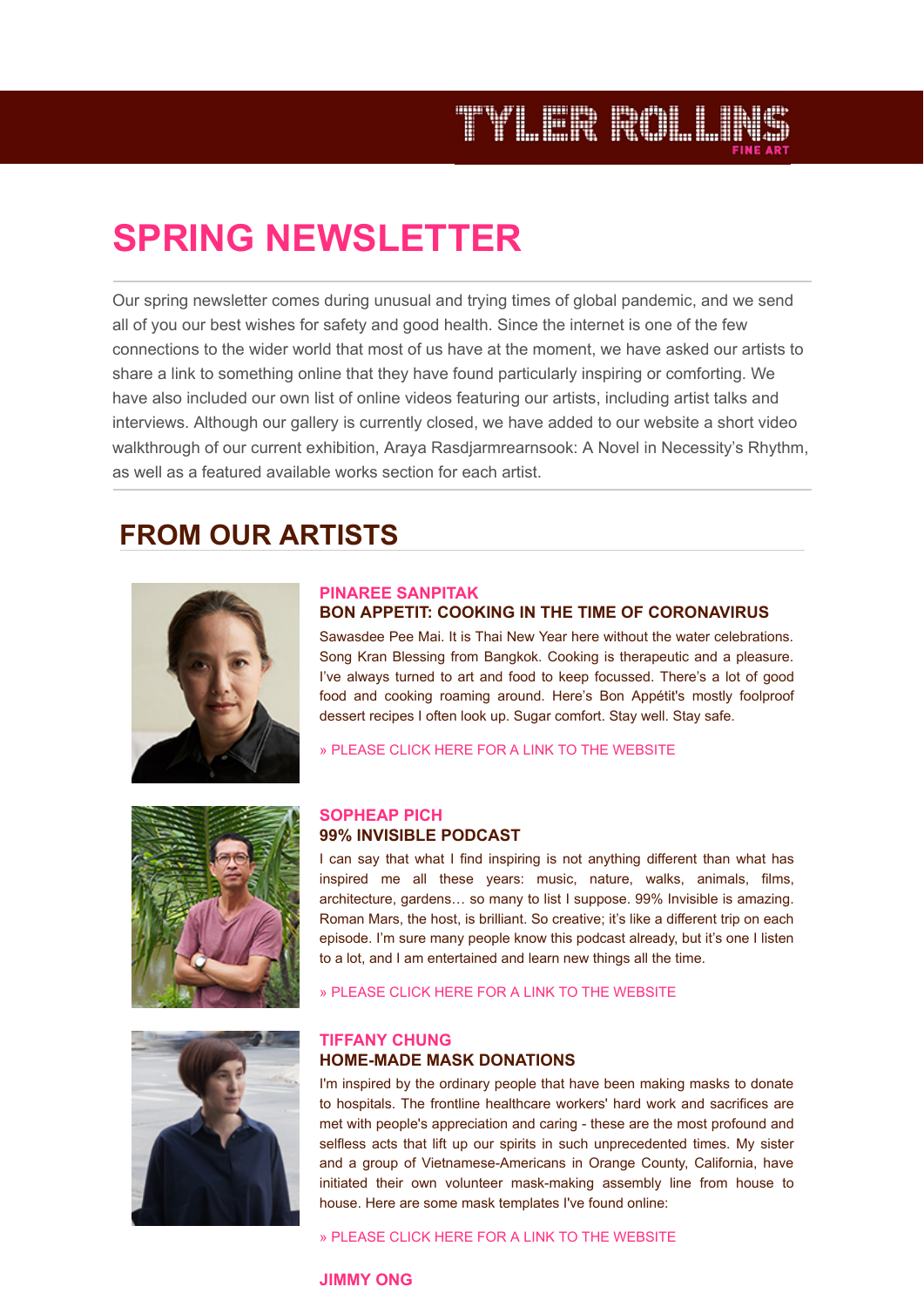

#### **SINGING ICE**

With the Stay Home directive in Singapore where I am working [on](javascript:;)  project, I was able to hear the crickets in the canopies of trees everyday on my way to the studio. I am also intrigued by this recording of ice breaking on Youtube. As I sat alone to sew in the studio, my mind logged into my body, visiting aches and embracing the grief that arises. I course through my own bowels and blood vessels, relating with my own mortal being.

[» PLEASE CLICK HERE FOR A LINK TO THE WEBSITE](https://www.youtube.com/watch?v=Qd-CwJa1SHE&fbclid=IwAR12ZVJdVLqxhQnaZdvJcRInQxyCAcXfrtZyKL1WNECn54IG5BzAl6pxhOY)



#### **[YEE I-LANN](http://www.trfineart.com/artist/yee-i-lann/#artist-works) RADIO.GARDEN**

I've spent a lot of time exploring this website over these past weeks whilst staying at home in Kota Kinabalu. It has a super cool three-dimensional geolocation interface allowing you to travel the world listening to broadcasts of local radio stations in real time. It simultaneously makes the world feel very large and very small and has been a great companion as I work in my makeshift studio at the parents' house. I find great comfort in the richness and diversity of voices and sounds on this website.

[» PLEASE CLICK HERE FOR A LINK TO THE WEBSITE](http://radio.garden/)



#### **[HERI DONO](http://www.trfineart.com/artist/heri-dono/#artist-works) ADZAN LANGGAM JAWA**

There is a unique and peaceful feeling when I hear the call to prayer in Java. People combine the local wisdom of Javanese culture with the spirituality of Islam so that this spirit can be accepted by Indonesian. It is called Islam Nusantara, and Nusantara means archipelago.

[» PLEASE CLICK HERE FOR A LINK TO THE WEBSITE](https://www.youtube.com/watch?v=8LHWDtStUTk&feature=youtu.be)



#### **[MANUEL OCAMPO](http://www.trfineart.com/artist/manuel-ocampo/#artist-works) LANGFOCUS**

I like watching videos relating to languages and their history. One channel I watch often is Langfocus on youtube. This channel is narrated by a certain catatonic, robot-like Paul. Paul explores the linguistic roots of languages and even connections from within different cultures. There are episodes where he will explain in technical details why Portuguese sounds Russian, or the Frisian languages are the closest language to English.

[» PLEASE CLICK HERE FOR A LINK TO THE WEBSITE](https://www.youtube.com/channel/UCNhX3WQEkraW3VHPyup8jkQ)



#### **[ARAHMAIANI](http://www.trfineart.com/artist/arahmaiani/#artist-works)**

#### **THE CENTURY OF THE SELF**

I've been exploring videos on Youtube that catch my interest, and I found one film that is really fascinating and appealing to my concern in regards to the pandemic, and that somehow relates to our global life situation and economic system.

[» PLEASE CLICK HERE FOR A LINK TO THE WEBSITE](https://www.youtube.com/watch?v=eJ3RzGoQC4s)

#### **[MANIT SRIWANICHPOOM](http://www.trfineart.com/artist/manit-sriwanichpoom/#artist-works)**

**THE MIRACULOUS REBIRTH OF DOG GOD: HATCHING FROM A UFO EGG DURING THE PLAGUE TO SAVE THE WORLD**

Here is the link to my Facebook about a video clip that Ing & I made a couple days ago during lockdown. Hope it could cheer up our spirit during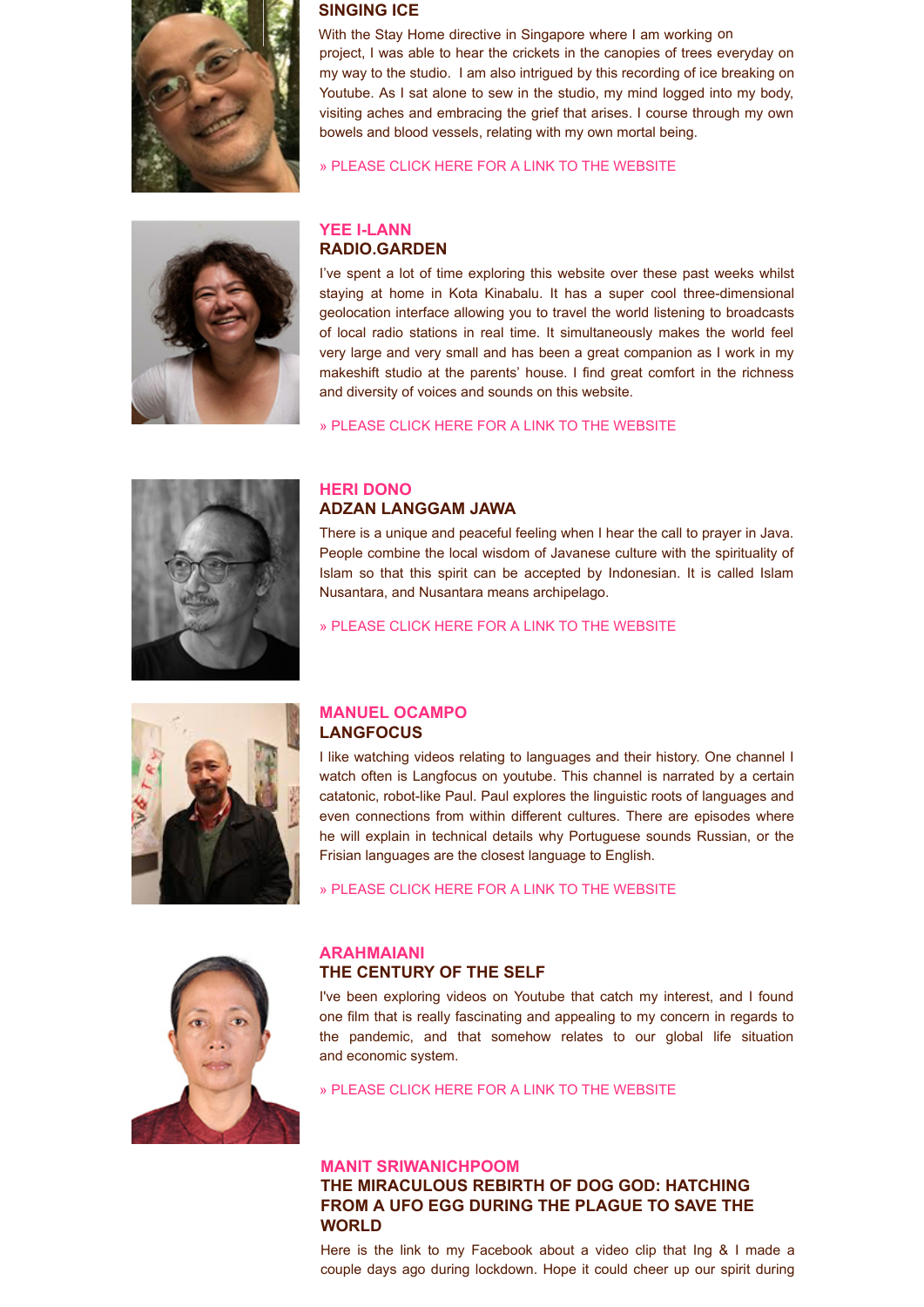

our world crisis fighting against coronavirus.

»PLEASE CLICK HERE FOR A LINK TO TH[E WEBSITE](https://m.facebook.com/story.php?story_fbid=1113026195700660&id=100009798697874)



**[TRACEY MOFFATT](http://www.trfineart.com/artist/tracey-moffatt/) THE MARY TYLER MOORE SHOW** Nothing makes me happier than watching The Mary Tyler Moore Show.

[» PLEASE CLICK HERE FOR A LINK TO THE WEBSITE](https://www.youtube.com/watch?v=ZNKOt2k7Pm4&app=desktop)



#### **[ARAYA RASDJARMREARNSOOK](http://www.trfineart.com/artist/araya-rasdjarmrearnsook/#artist-works) INVESTIGATIONS OF A DOG BY FRANZ KAFKA**

What I can think in this situation is the connection (link) between oneself and inside of one's mind. It's more immaterial, which is my standing point.

[» PLEASE CLICK HERE FOR A LINK TO THE WEBSITE](https://www.goodreads.com/book/show/32491839-investigations-of-a-dog-other-creatures)

## **FEATURED ARTIST VIDEOS**



**[ARAHMAIANI](http://www.trfineart.com/artist/arahmaiani/#artist-works) PERFORMATIVE TALK FROM ACAW FIELD MEETING: TAKE 6**

[» PLEASE CLICK HERE FOR A LINK TO THE VIDEO](https://www.youtube.com/watch?v=Bb3TYhB2xT8)



**[TIFFANY CHUNG](http://www.trfineart.com/artist/tiffany-chung/#artist-works) BLOOMBERG BRILLIANT IDEAS: TIFFANY CHUNG**

[» PLEASE CLICK HERE FOR A LINK TO THE VIDEO](https://www.bloomberg.com/news/videos/2016-11-09/tiffany-chung-on-brilliant-ideas)



**[HERI DONO](http://www.trfineart.com/artist/heri-dono/) KOCHI BIENNALE: MEET YOUR ARTIST**

[» PLEASE CLICK HERE FOR A LINK TO THE VIDEO](https://www.youtube.com/watch?v=Py3-tHHDLxQ&feature=youtu.be)



**[FX HARSONO](http://www.trfineart.com/artist/fx-harsono/#artist-works) BLOOMBERG BRILLIANT IDEAS: FX HARSONO**

[» PLEASE CLICK HERE FOR A LINK TO THE VIDEO](https://www.bloomberg.com/news/videos/2017-09-06/fx-harsono-on-brilliant-ideas-video)

**bassmuseum**<sub>of</sub> art

**[TRACEY MOFFATT](http://www.trfineart.com/artist/tracey-moffatt/#artist-works) TRACEY MOFFATT "MONTAGES" VIRTUAL EXHIBITION ON INSTAGRAM FROM THE BASS MUSEUM, MIAMI BEACH, FLORIDA, USA**